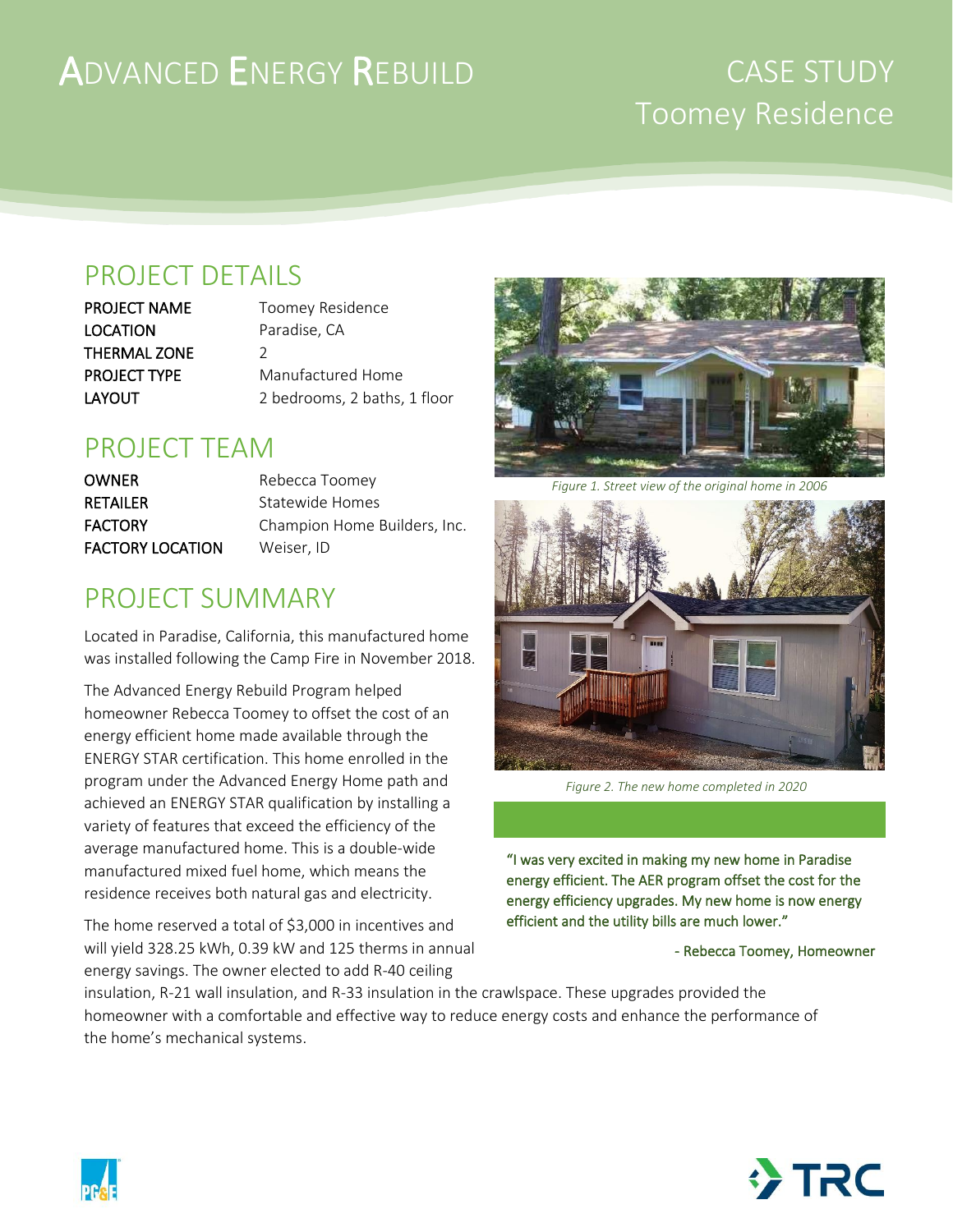## *Energy efficiency translates to better living for you.*



Lower Energy Bills Pay less and save more.



Reduced drafts with an improved building shell ensure comfort.



Healthier Air Better air quality through reduction in toxic substances and safe temperature levels.



No Nuisances: Less maintenance, repairs, noise, and odors.



A Better California Lower your carbon footprint, for a better California.

#### ENERGY MEASURES IMPLEMENTED



This diagram does not reflect an actual apartment at this property and only depicts the energy efficiency measures implemented.